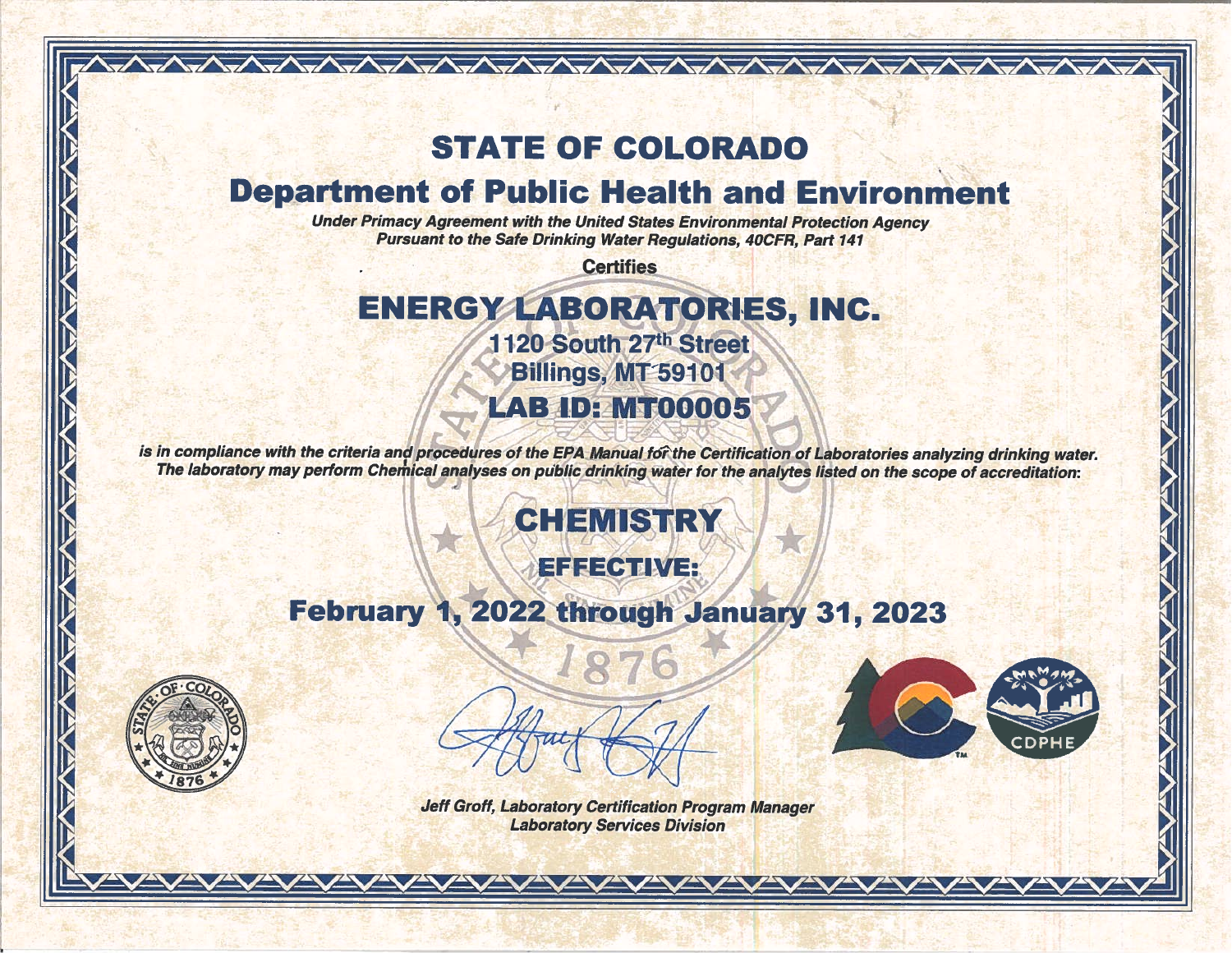

Dedicated to protecting and improving the health and environment of the people of Colorado

January 31, 2022

Ms. Leigh Ann Wise **Energy Laboratories, Inc.**  1120 South 27<sup>th</sup> Street Billings, MT 59101

#### RE: **Chemistry Certification**

Dear Ms. Wise,

Enclosed is your new Colorado Department of Public Health and Environment Safe Drinking Water (SDW) Chemistry Certificate along with your scope of certification, effective February 1, 2022 through January 31, 2023. Reciprocal certification is based on your NELAP Accrediting Authority, Florida DOH, and successful participation in recent Water Supply Proficiency Testing Studies for your requested parameters.

This certification must be renewed by **January 2023**. Thank you for your maintaining reciprocal certification with the State of Colorado.

If you have any questions, or if there are changes that may affect your certification status, you can reach me at (303) 692-3045.

Best Regards,

M P

Thomas Lill, Laboratory Surveyor Disease Control and Public Health Response Division Thomas.Lill@state.co.us https://www.colorado.gov/cdphe/dwlabs

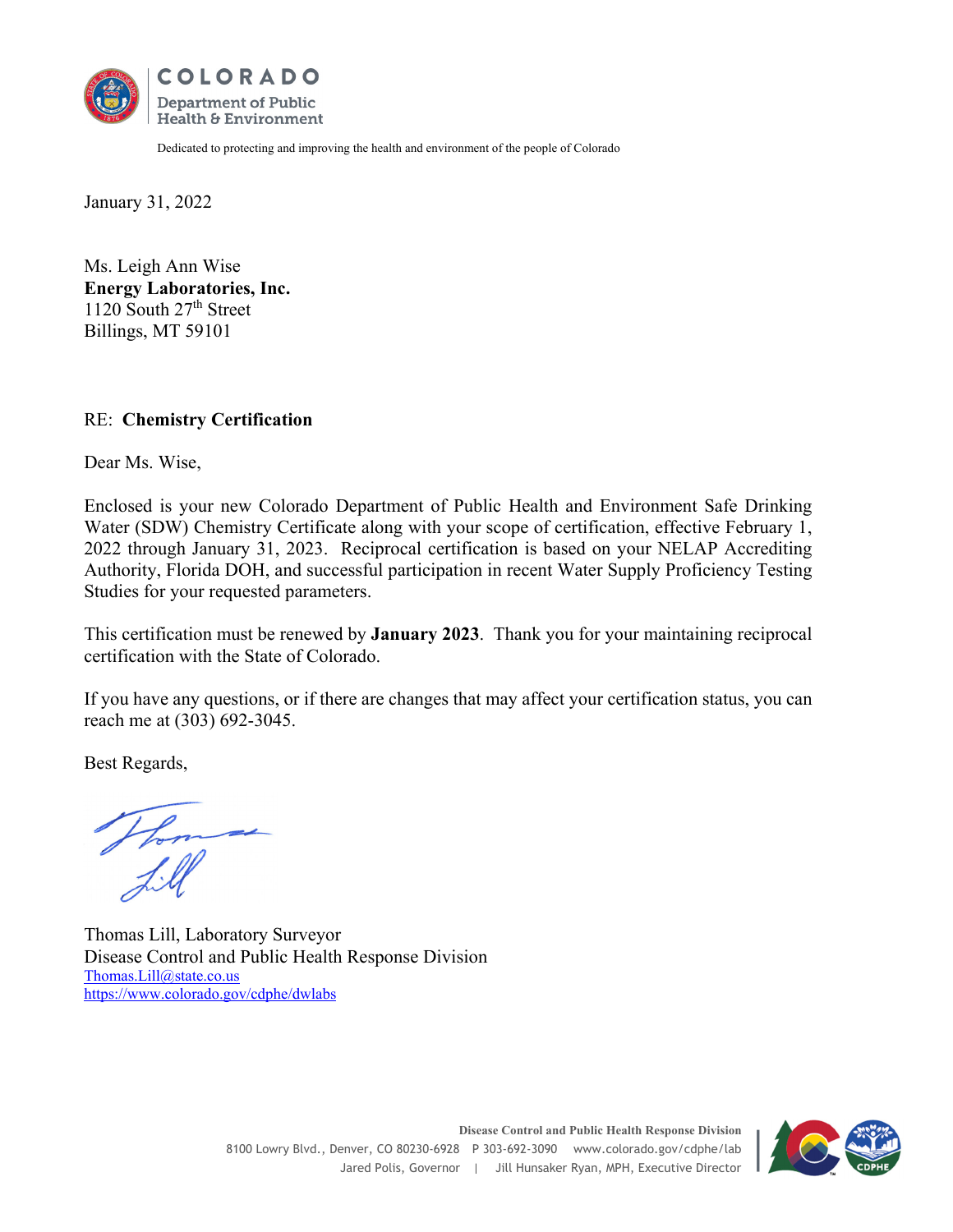

### **COLORADO DEPARTMENT OF HEALTH AND ENVIRONMENT LABORATORY SERVICES DIVISION SCOPE OF CERTIFICATION**

#### **Energy Laboratories, Inc. 1120 South 27th Street Billings, MT 59101 LAB ID: MT 00005**

#### **INORGANIC CHEMISTRY**

| Parameters               | <b>Method</b> | <b>Begin Date</b> | <b>End Date</b> | <b>Status</b> |
|--------------------------|---------------|-------------------|-----------------|---------------|
| <b>TRACE METALS</b>      |               |                   |                 |               |
| Antimony                 | EPA-200.8     | 2/1/2022          | 1/31/2023       | (A)           |
| Arsenic                  | EPA-200.8     | 2/1/2022          | 1/31/2023       | (A)           |
| Barium                   | EPA-200.7     | 2/1/2022          | 1/31/2023       | (A)           |
| <b>Barium</b>            | EPA-200.8     | 2/1/2022          | 1/31/2023       | (A)           |
| Beryllium                | EPA-200.7     | 2/1/2022          | 1/31/2023       | (A)           |
| Beryllium                | EPA-200.8     | 2/1/2022          | 1/31/2023       | (A)           |
| Cadmium                  | EPA-200.7     | 2/1/2022          | 1/31/2023       | (A)           |
| Cadmium                  | EPA-200.8     | 2/1/2022          | 1/31/2023       | (A)           |
| Chromium                 | EPA-200.7     | 2/1/2022          | 1/31/2023       | (A)           |
| Chromium                 | EPA-200.8     | 2/1/2022          | 1/31/2023       | (A)           |
| Copper                   | EPA-200.7     | 2/1/2022          | 1/31/2023       | (A)           |
| Copper                   | EPA-200.8     | 2/1/2022          | 1/31/2023       | (A)           |
| Lead                     | EPA-200.8     | 2/1/2022          | 1/31/2023       | (A)           |
| Mercury                  | EPA-200.8     | 2/1/2022          | 1/31/2023       | (A)           |
| Mercury                  | EPA-245.1     | 2/1/2022          | 1/31/2023       | (A)           |
| Nickel                   | EPA-200.8     | 2/1/2022          | 1/31/2023       | (A)           |
| Selenium                 | EPA-200.8     | 2/1/2022          | 1/31/2023       | (A)           |
| Thallium                 | EPA-200.8     | 2/1/2022          | 1/31/2023       | (A)           |
| Uranium                  | EPA-200.8     | 2/1/2022          | 1/31/2023       | (A)           |
| NITRATE/NITRITE/FLUORIDE |               |                   |                 |               |
| Nitrate-N                | EPA-300.0     | 2/1/2022          | 1/31/2023       | (A)           |
| Nitrate-N                | EPA-353.2     | 2/1/2022          | 1/31/2023       | (A)           |
| Nitrite-N                | EPA-300.0     | 2/1/2022          | 1/31/2023       | (A)           |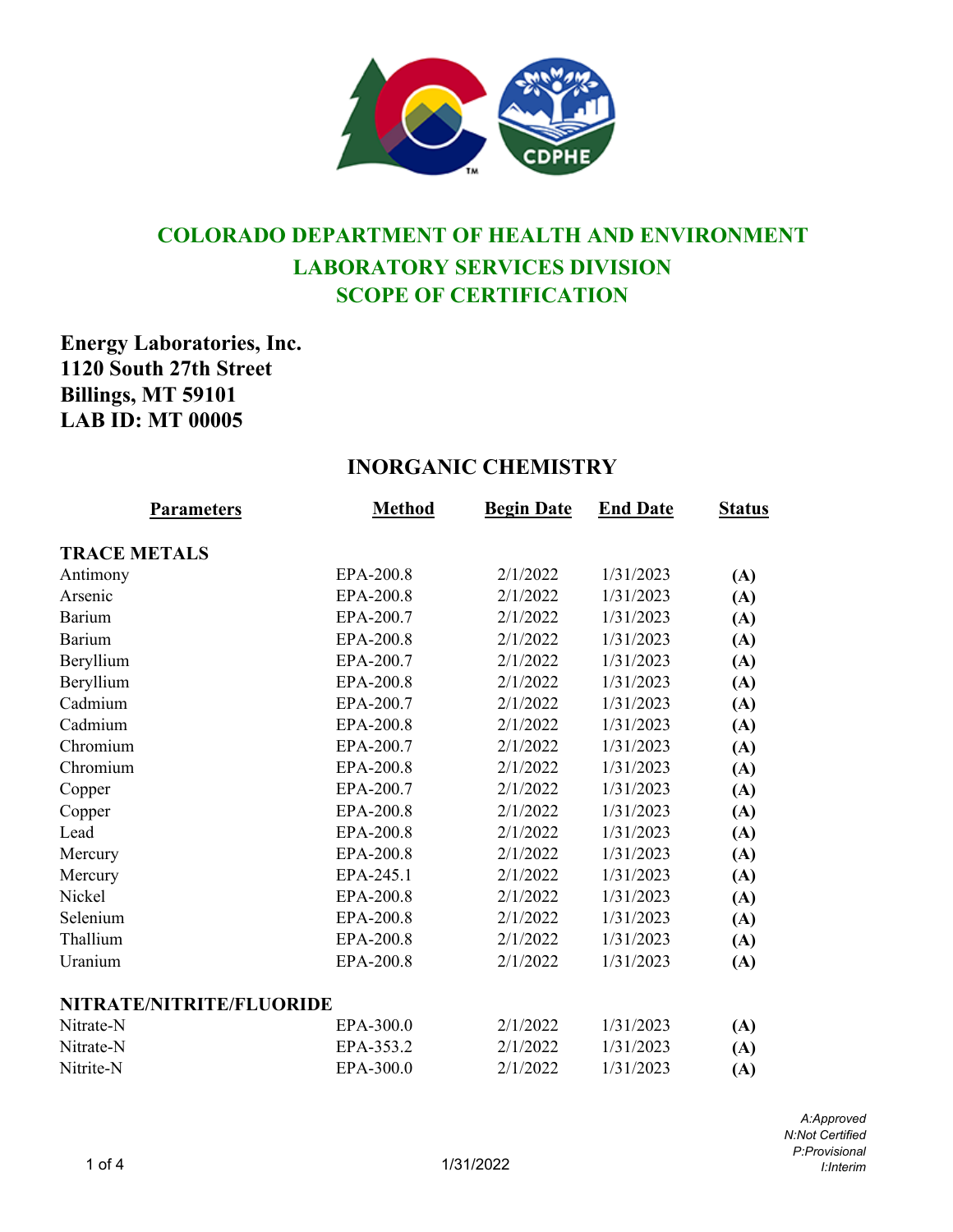

#### **INORGANIC CHEMISTRY**

| <b>Parameters</b>               | <b>Method</b> | <b>Begin Date</b> | <b>End Date</b> | <b>Status</b> |
|---------------------------------|---------------|-------------------|-----------------|---------------|
| NITRATE/NITRITE/FLUORIDE        |               |                   |                 |               |
| Nitrite-N                       | EPA-353.2     | 2/1/2022          | 1/31/2023       | (A)           |
| Fluoride                        | SM 4500-F C   | 2/1/2022          | 1/31/2023       | (A)           |
| <b>DISINFECTION BY-PRODUCTS</b> |               |                   |                 |               |
| <b>Bromide</b>                  | EPA-300.0     | 2/1/2022          | 1/31/2023       | (A)           |

#### **ORGANIC CHEMISTRY**

| <b>PESTICIDES</b>            |                 |          |           |     |
|------------------------------|-----------------|----------|-----------|-----|
| Alachlor                     | EPA-525.2       | 2/1/2021 | 1/31/2022 | (A) |
| Chlordane                    | EPA-525.2       | 2/1/2021 | 1/31/2022 | (A) |
| Endrin                       | EPA-525.2       | 2/1/2021 | 1/31/2022 | (A) |
| Heptachlor                   | EPA-525.2       | 2/1/2021 | 1/31/2022 | (A) |
| Heptachlor epoxide           | EPA-525.2       | 2/1/2021 | 1/31/2022 | (A) |
| Hexachlorocylopentadiene     | EPA-525.2       | 2/1/2021 | 1/31/2022 | (A) |
| Gamma-BHC (Lindane)          | EPA-525.2       | 2/1/2021 | 1/31/2022 | (A) |
| Methoxychlor                 | EPA-525.2       | 2/1/2021 | 1/31/2022 | (A) |
| Simazine                     | EPA-525.2       | 2/1/2021 | 1/31/2022 | (A) |
| Toxaphene                    | EPA-525.2       | 2/1/2021 | 1/31/2022 | (A) |
| <b>HERBICIDES</b>            |                 |          |           |     |
| $2,4-D$                      | EPA-515.4       | 2/1/2021 | 1/31/2022 | (A) |
| $2,4,5$ -TP (Silvex)         | EPA-515.4       | 2/1/2021 | 1/31/2022 | (A) |
| Dalapon                      | EPA-515.4       | 2/1/2021 | 1/31/2022 | (A) |
| Dinoseb                      | EPA-515.4       | 2/1/2021 | 1/31/2022 | (A) |
| Pentachlorophenol            | EPA-515.4       | 2/1/2021 | 1/31/2022 | (A) |
| Picloram                     | EPA-515.4       | 2/1/2021 | 1/31/2022 | (A) |
| <b>PCBs</b>                  |                 |          |           |     |
| PCBs (as Aroclors)           | EPA-525.2       | 2/1/2021 | 1/31/2022 | (A) |
| PCBs (as decachlorobiphenyl) | <b>EPA-508A</b> | 2/1/2021 | 1/31/2022 | (A) |
| <b>PAH</b>                   |                 |          |           |     |
| $Benzo(a)$ pyrene            | EPA-525.2       | 2/1/2021 | 1/31/2022 | (A) |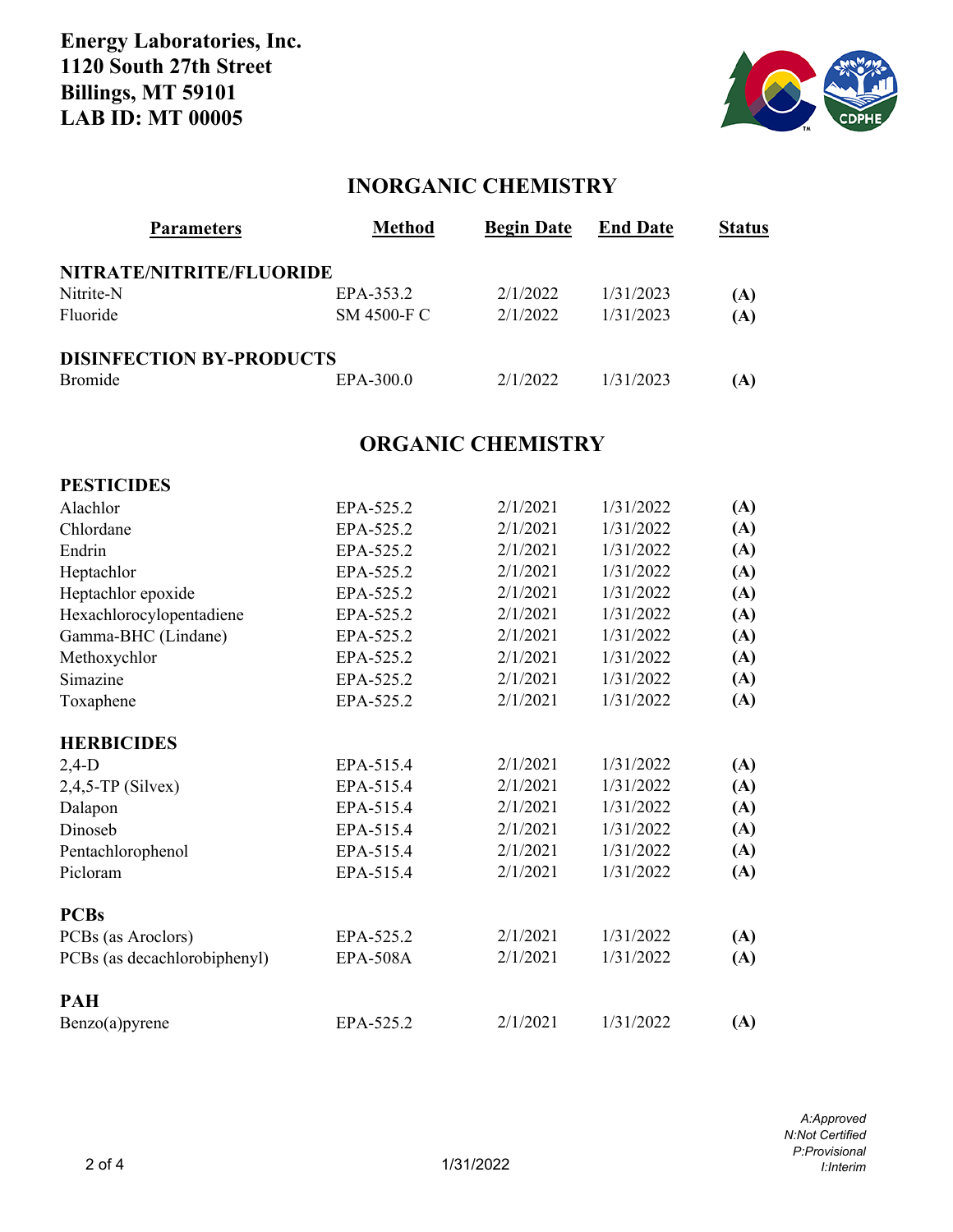#### **Energy Laboratories, Inc. 1120 South 27th Street Billings, MT 59101 LAB ID: MT 00005**



#### **ORGANIC CHEMISTRY**

| <b>Parameters</b>               | <b>Method</b> | <b>Begin Date</b> | <b>End Date</b> | <b>Status</b> |
|---------------------------------|---------------|-------------------|-----------------|---------------|
| <b>ADIPATES / PHTHALATES</b>    |               |                   |                 |               |
| Bis-(2-ethylhexyl) Adipate      | EPA-525.2     | 2/1/2021          | 1/31/2022       | (A)           |
| Bis-(2-ethylhexyl) Phthalate    | EPA-525.2     | 2/1/2021          | 1/31/2022       | (A)           |
|                                 |               |                   |                 |               |
| <b>TRIHALOMETHANES</b>          |               |                   |                 |               |
| Bromodichloromethane            | EPA-524.2     | 2/1/2022          | 1/31/2023       | (A)           |
| <b>Bromoform</b>                | EPA-524.2     | 2/1/2022          | 1/31/2023       | (A)           |
| Chlorodibromomethane            | EPA-524.2     | 2/1/2022          | 1/31/2023       | (A)           |
| Chloroform                      | EPA-524.2     | 2/1/2022          | 1/31/2023       | (A)           |
| <b>VOLATILE ORGANICS - V1</b>   |               |                   |                 |               |
| Ethylene dibromide (EDB)        | EPA-504.1     | 2/1/2022          | 1/31/2023       | (A)           |
| 1,2-Dibromochloropropane (DBCP) | EPA-504.1     | 2/1/2022          | 1/31/2023       | (A)           |
|                                 |               |                   |                 |               |
| <b>VOLATILE ORGANICS - V2</b>   |               |                   |                 |               |
| Vinyl Chloride                  | EPA-524.2     | 2/1/2022          | 1/31/2023       | (A)           |
| <b>VOLATILE ORGANICS - V3</b>   |               |                   |                 |               |
| Benzene                         | EPA-524.2     | 2/1/2022          | 1/31/2023       | (A)           |
| Carbon tetrachloride            | EPA-524.2     | 2/1/2022          | 1/31/2023       | (A)           |
| 1,2-Dichlorobenzene             | EPA-524.2     | 2/1/2022          | 1/31/2023       | (A)           |
| 1,2-Dichloroethane              | EPA-524.2     | 2/1/2022          | 1/31/2023       | (A)           |
| 1,1-Dichloroethylene            | EPA-524.2     | 2/1/2022          | 1/31/2023       | (A)           |
| Trichloroethylene               | EPA-524.2     | 2/1/2022          | 1/31/2023       | (A)           |
| Chlorobenzene                   | EPA-524.2     | 2/1/2022          | 1/31/2023       | (A)           |
| 1,4-Dichlorobenzene             | EPA-524.2     | 2/1/2022          | 1/31/2023       | (A)           |
| c-1,2-Dichloroethylene          | EPA-524.2     | 2/1/2022          | 1/31/2023       | (A)           |
| t-1,2-Dichloroethylene          | EPA-524.2     | 2/1/2022          | 1/31/2023       | (A)           |
| 1,2-Dichloropropane             | EPA-524.2     | 2/1/2022          | 1/31/2023       | (A)           |
| Ethylbenzene                    | EPA-524.2     | 2/1/2022          | 1/31/2023       | (A)           |
| Styrene                         | EPA-524.2     | 2/1/2022          | 1/31/2023       | (A)           |
| Tetrachloroethylene             | EPA-524.2     | 2/1/2022          | 1/31/2023       | (A)           |
| Toluene                         | EPA-524.2     | 2/1/2022          | 1/31/2023       | (A)           |
| 1,1,1-Trichloroethane           | EPA-524.2     | 2/1/2022          | 1/31/2023       | (A)           |
| <b>Total Xylenes</b>            | EPA-524.2     | 2/1/2022          | 1/31/2023       | (A)           |
| Dichloromethane                 | EPA-524.2     | 2/1/2022          | 1/31/2023       | (A)           |
| 1,2,4-Trichlorobenzene          | EPA-524.2     | 2/1/2022          | 1/31/2023       | (A)           |
| 1,1,2-Trichloroethane           | EPA-524.2     | 2/1/2022          | 1/31/2023       | (A)           |